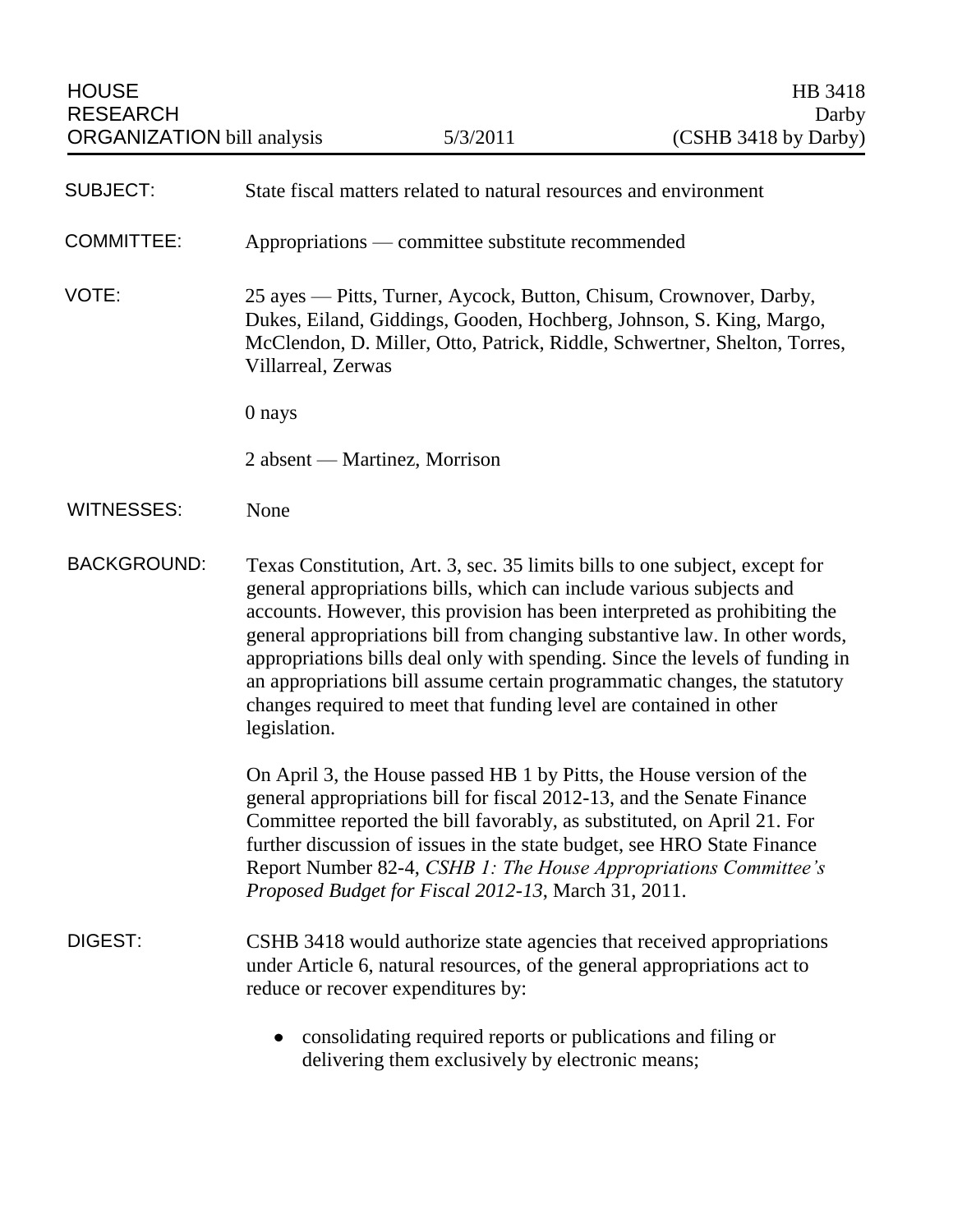- extending the effective period of any license, permit, or registration granted or administered by the agency;
- entering into a contract with another governmental entity or a  $\bullet$ private vendor to perform the agency's duties;
- adopting additional eligibility requirements for people who  $\bullet$ received benefits from the agency to ensure that benefits were received by the most deserving people, consistent with the purpose of the benefits;
- $\bullet$ allowing agency communications, including applications, notices, billing statements, receipts, and certificates, to be delivered by email or through the Internet; and
- adopting and collecting fees to cover agency costs.

**Texas Animal Health Commission (TAHC) user fee.** CSHB 3418 would amend the Agriculture Code to authorize TAHC, by rule, to set and collect a user fee to recover costs for any service for which a cost was incurred, including not just inspections but also disease testing and related services.

**Petroleum product delivery fee.** CSHB 3418 would extend the collection of petroleum product fees through fiscal year 2015 and would reduce the amounts to be collected.

**Coastal erosion.** CSHB 3418 would require the General Land Office to include in its biennial report to the Legislature a 10-year or more plan for coastal erosion response studies and projects that could be funded by the coastal erosion response account.

**Texas farm and ranch lands conservation program**. CSHB 3418 would eliminate the 50-percent match requirement for grants under the Texas farm and ranch lands conservation program.

**Effective date.** The bill would take effect September 1, 2011.

**SUPPORTERS** SAY: **Texas Animal Health Commission (TAHC) user fee.** The proposed spending reductions contained in CSHB 1 would negatively impact the ability of TAHC to prevent, eradicate, and control disease and parasites affecting the health and marketability of Texas livestock and poultry. CSHB 3418 would provide TAHC with the authority needed to establish and collect user fees necessary to help maintain the agency's core functions. This would be a cost recovery measure so that the state would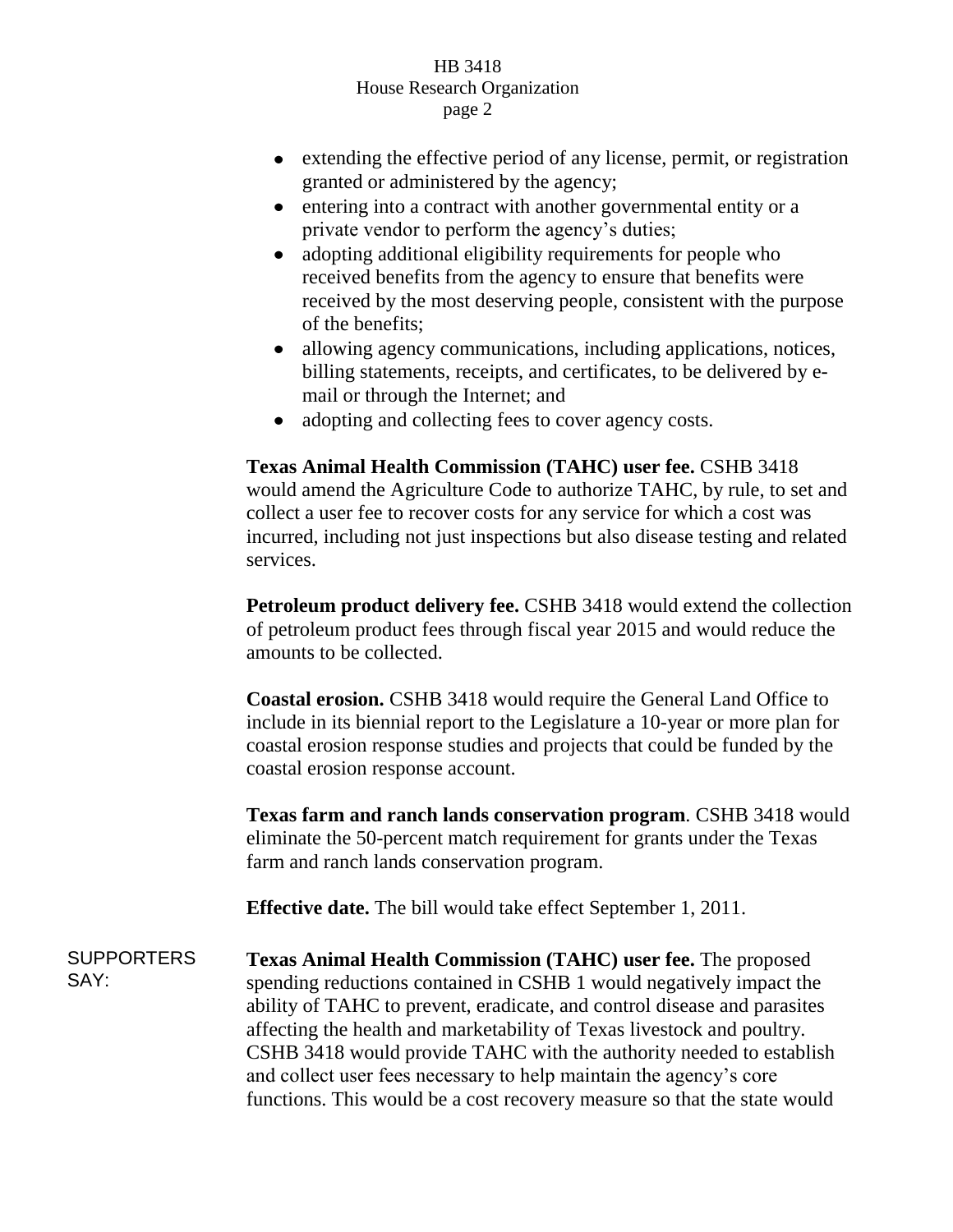not have to subsidize the services of the agency. This change is assumed in CSHB 1.

The Texas livestock and poultry industries have stated that they support this bill because they rely on the agency to ensure that sick or suspect animals are not allowed into Texas and that other state, federal, and international health agencies are confident in the health and safety of Texas livestock.

**Petroleum product delivery fee.** CSHB 3418 would reauthorize the petroleum product delivery fee for another four years. This fee was used by the Texas Commission on Environmental Quality (TCEQ) to fund the remediation of certain sites contaminated by motor fuels released from underground storage tanks. The fee also was used to fund TCEQ's regulatory program for petroleum storage tanks.

The number of eligible sites has fallen from 2,500 sites in 2007 to 650 sites today. Lowering the fee would reflect the program's current needs and would ensure appropriate resources were available for TCEQ to accomplish its mission under the program. The reauthorization of this fee is supported by the industry.

**Texas farm and ranch lands conservation program**. CSHB 3418 would eliminate the 50-percent match requirement for grants under the Texas farm and ranch lands conservation program. This would provide flexibility to the Texas Farm and Ranch Lands Conservation Council by allowing it to determine a project's match requirements.

- OPPONENTS SAY: The bill would allow TAHC to significantly raise fees for a wide variety of services. This would in effect raise taxes on many Texas businesses that raise, keep, and process animals. While these costs technically may be fees, they would, in effect, be taxes for the people who would have to pay them.
- NOTES: According to the fiscal note, CSHB 3418 would have a positive impact of about \$2.3 million in general revenue-related funds through the next biennium.

**Texas Animal Health Commission (TAHC) fee.** According to TAHC, an additional annual revenue target of \$5.1 million per fiscal year would be generated from a proposed broad-based, equitably derived fee covering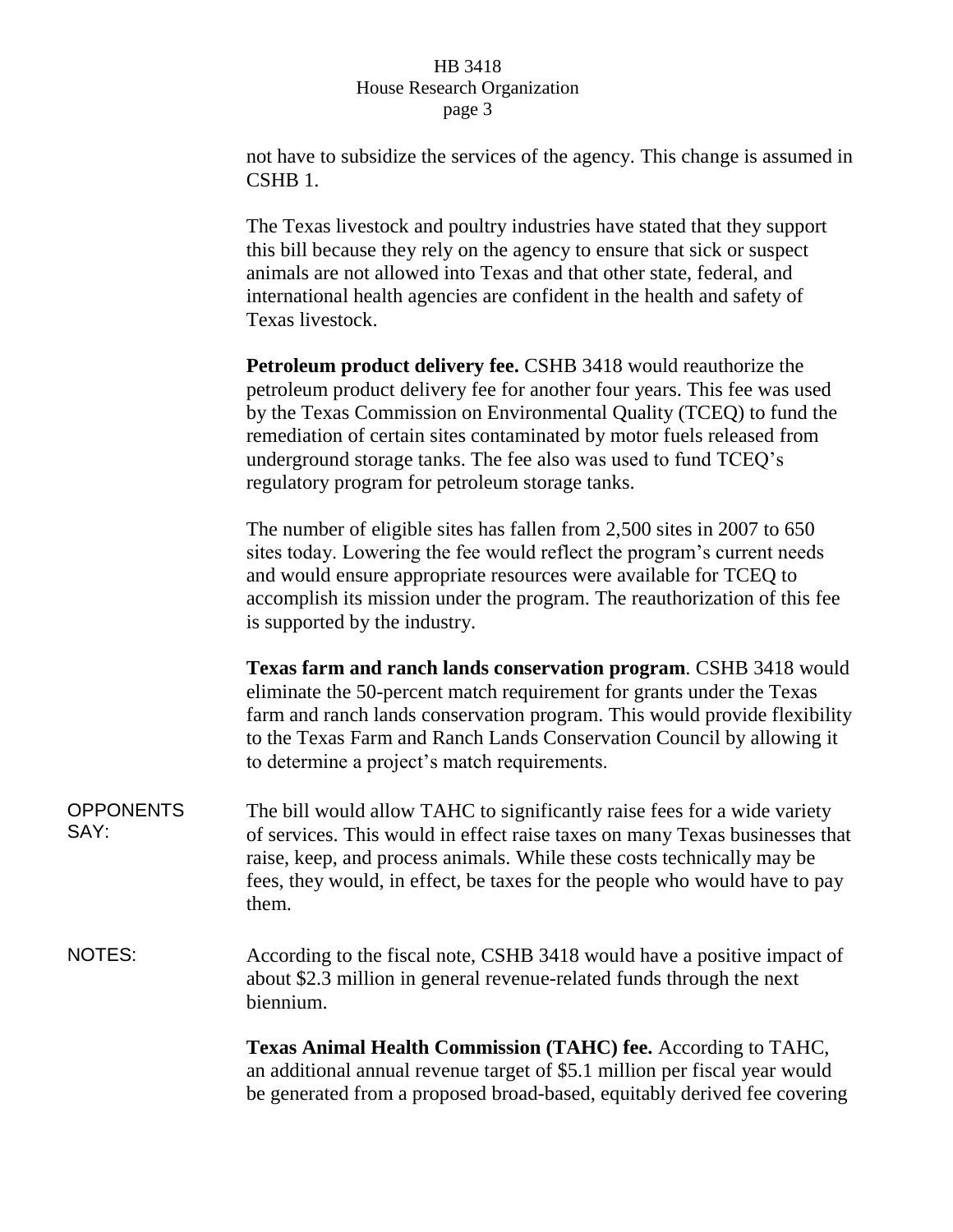all species; all segments of the livestock, poultry and exotic livestock industries; and all marketing avenues and production methods. However, since a fee proposal has not been specifically identified by TAHC to raise this revenue, the revenue projections only include laboratory testing and a limited subset of inspection fees.

Laboratory testing fees are projected to generate \$731,500 per fiscal year. Inspection fees would generate an estimated \$232,725 per fiscal year. The total annual revenue gain from these two sources to general revenue is estimated to be \$964,225 or \$1,928,450 for fiscal 2012-13.

TAHC expects the new revenue collection responsibilities related to implementing the provisions of this bill would require an additional four full-time equivalent positions (including a clerk, two accountants, and a systems analyst) at an annual cost of \$223,947; the one-time cost of \$75,000 for billing or revenue software; \$20,000 for annual software license fee costs; and \$26,000 for the one-time purchase of additional computer equipment such as microcomputers, a printer, and a server with a network storage system. The implementation costs for fiscal year 2012 would total \$324,947 and would decline to \$243,947 per fiscal year for fiscal 2013 to 2015. The implementation cost would then increase to \$269,947 in fiscal 2016 to reflect replacement costs for computer hardware.

*Petroleum product delivery fee.* According to the comptroller, extending the fee would generate an estimated:

- fiscal 2012: \$431,000 to general revenue and \$21.1 million to the general revenue-dedicated Petroleum Storage Tank Remediation (PSTR) account;
- fiscal 2013: \$483,000 to general revenue and \$23.7 million to the PSTR account;
- fiscal 2014: \$486,000 to general revenue and \$23.8 million to the PSTR account; and
- fiscal 2015: \$489,000 to general revenue and \$23.9 million to the PSTR account.

The comptroller also estimates a residual remittance of fees related to collection timing issues of \$41,000 to general revenue and \$2 million to the PSTR account in fiscal year 2016.